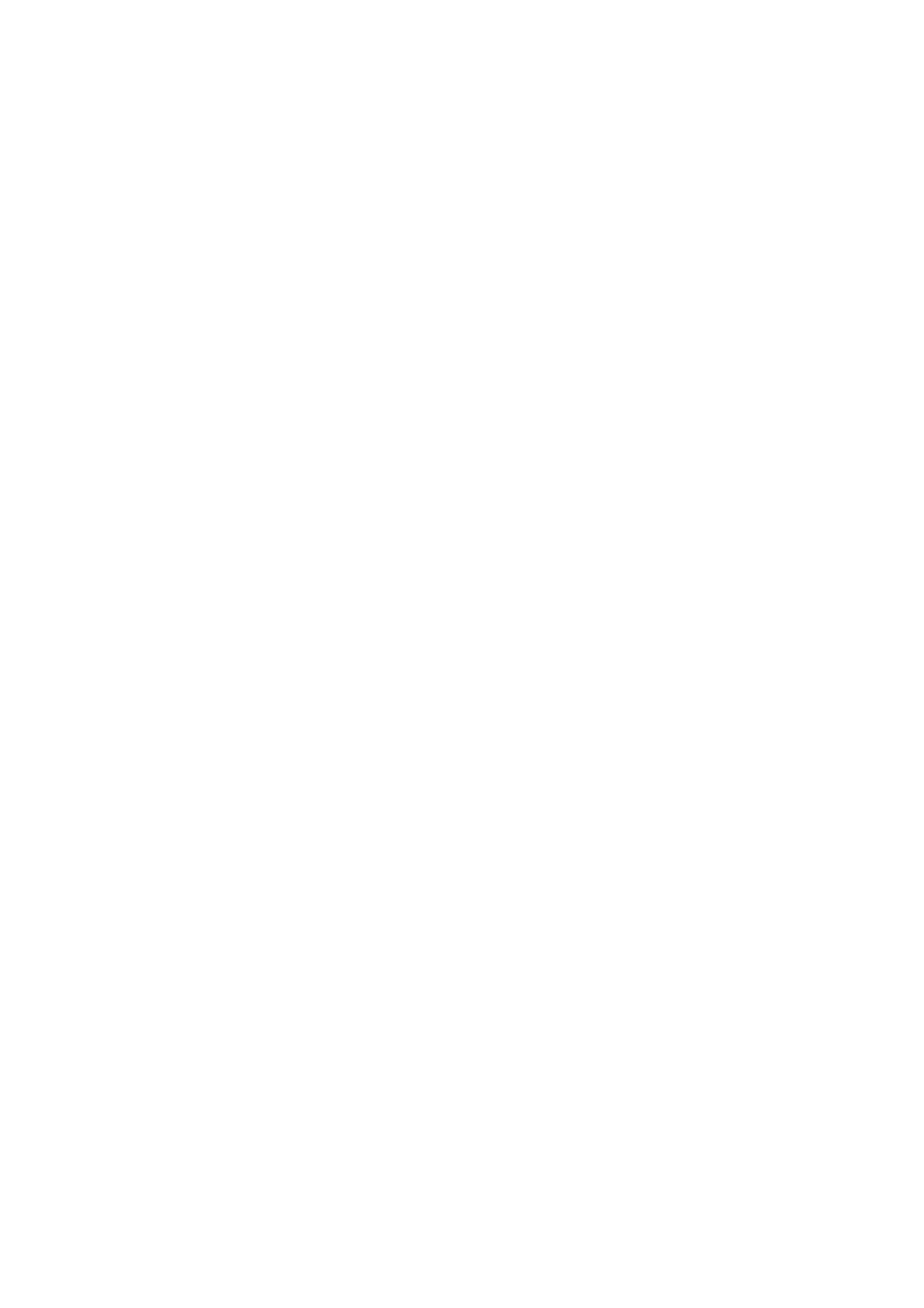## **NO. 24 OF 2017**

## **COUNTY ASSEMBLY SERVICES ACT**

#### ARRANGEMENT OF SECTIONS

### PART I – PRELIMINARY

#### *Section*

- 1. Short title.
- 2. Interpretation.
- 3. Object and purpose of the Act.

#### PART II - THE COUNTY ASSEMBLY SERVICE

- 4. The County Assembly Service.
- 5. County Assembly Service values.
- 6. Code of conduct.
- 7. Complementarity of values and codes of conduct.

#### PART III — THE COUNTY ASSEMBLY SERVICE BOARD

- 8. Qualifications of members of the Board.
- 9. Qualifications and procedure for appointment.
- 10. Removal from office.
- 11. Functions of the Board.
- 12. Powers of the Board.
- 13. Committees of the Board.
- 14. Seal of the Board.
- 15. Allowances for the members of the Board.
- 16. Conduct of business and affairs of the Board.
- 17. Functions of the Secretary.

## PART IV — THE CLERK AND OTHER STAFF

- 18. Appointment.
- 19. Functions of the Clerk.
- 20. Procedural functions of the Clerk.
- 21. Exercise of functions of a Clerk during vacancy or inability.
- 22. Suspension or removal of a Clerk.
- 23. Procedure for Removal of the Clerk.
- 24. Offices in the County Assembly Service.
- 25. County Assembly schemes of service.
- 26. Social security scheme.
- 27. Disciplinary control of officers.
- 28. Establishment of the Board of management.
- 29. Establishment of the Staff Advisory Committee.
- 30. Retirement and resignation of employees.

### PART V – FINANCIAL PROVISIONS

- 31. Financial estimates.
- 32. Accounts and audit.
- 33. Remuneration of staff.
- 34. Establishment of a County Assembly Fund.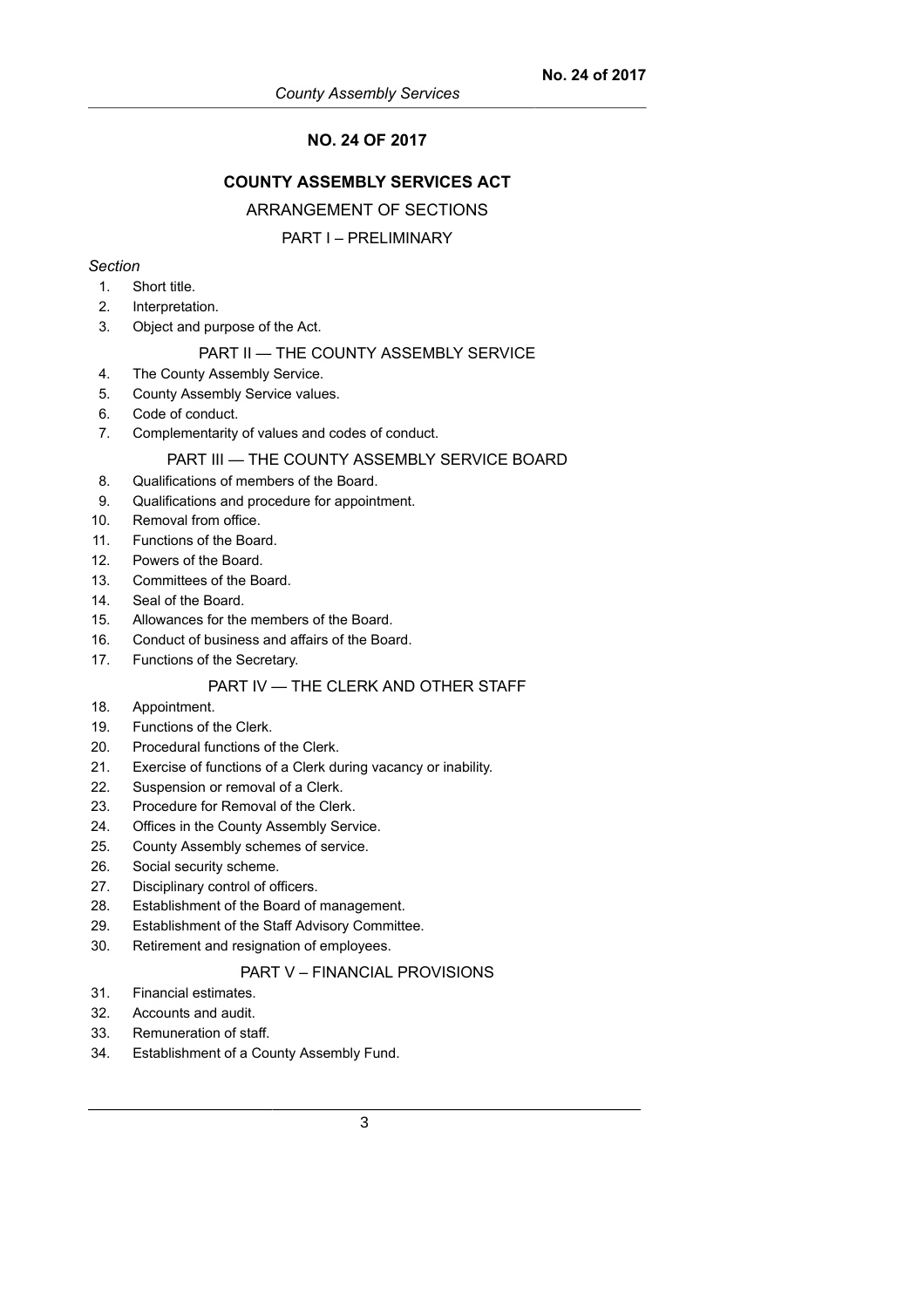#### **No. 24 of 2017**

#### *County Assembly Services*

## PART VI — MISCELLANEOUS PROVISIONS

#### *Section*

- 35. Legal proceedings against the Board.
- 36. Annual report of operations of the Board.
- 37. Designated member may present documents.
- 38. Oath of office for members and staff of the Board.
- 39. Power to order attendance of witnesses.
- 40. Privileges of witnesses.
- 41. Evidence of proceedings in the Board not to be given without leave.
- 42. Protection of members and staff of the Board.
- 43. Offences and penalties under the Act.
- 44. Examination and other panels.
- 45. Regulations by the Board.
- 46. Amendment to No. 17 of 2012.
- 47. Amendment to No. 17 of 2012.
- 48. Transition and savings.

#### SCHEDULES

| FIRST SCHEDULE —  | PROCEDURE FOR APPOINTMENT OF A<br>MEMBER OF THE BOARD                    |
|-------------------|--------------------------------------------------------------------------|
| SECOND SCHEDULE — | PROVISIONS AS TO THE CONDUCT OF THE<br>BUSINESS AND AFFAIRS OF THE BOARD |
| THIRD SCHEDULE —  | OATH/AFFIRMATION OF OFFICE                                               |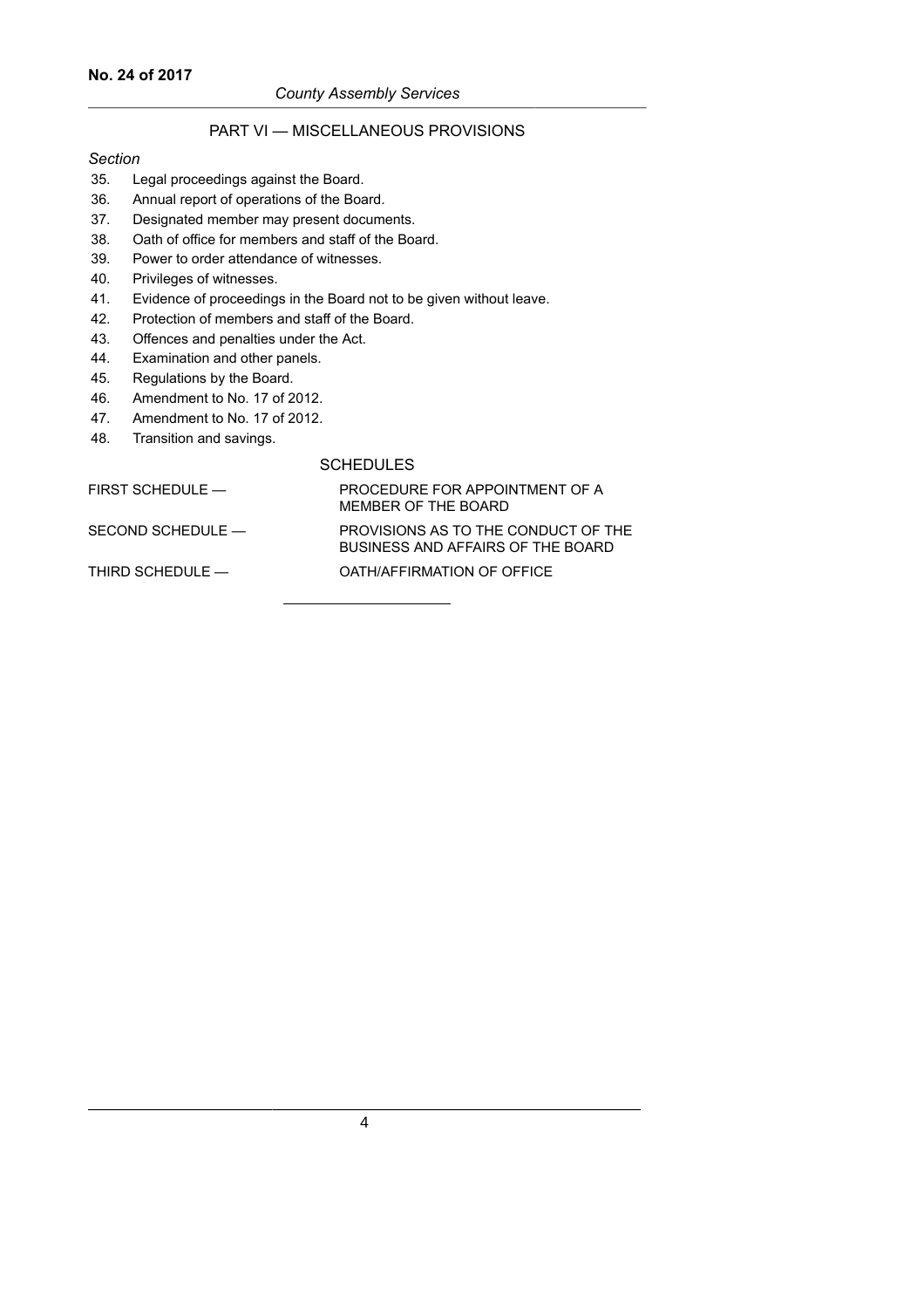#### **NO. 24 OF 2017**

#### **COUNTY ASSEMBLY SERVICES ACT**

[*Date of assent: 6th July, 2017*.]

[*Date of commencement: 27th July, 2017*.]

**AN ACT of Parliament to make further provisions on the County Assembly Service Board and the County Assembly Service as established under the County Governments Act in relation to each county; and for connected purposes.**

[Act No. 24 of 2017.]

### PART I – PRELIMINARY

#### **1. Short title**

This Act may be cited as the County Assembly Services Act, 2017.

#### **2. Interpretation**

In this Act, unless the context otherwise requires—

**"Board"** means the County Assembly Service Board established under section 12 of the County Governments Act (No. 17 of 2012) with respect to each county assembly;

**"chairperson"** includes the vice-chairperson or any other member of the Board when discharging the functions of the chairperson;

**"Clerk"** means the Clerk of the county assembly;

**"code of conduct"** means the code of conduct of the Service prescribed by the Board under section 6;

**"county assembly service values"** means the values and principles of the Service specified under section 5;

**"county public service board"** means the county public service board established under section 57 of the County Governments Act;

**"fund"** means the County Assembly Fund established under section 34;

**"office",** in relation to the Service, means a paid office as an employee of the Service, not being the office of a member of the Board, or a part-time office, or an office the emoluments of which are payable at an hourly or daily rate;

**"officer" or "employee"** means any person who holds or acts in any office of the Service otherwise than as a part time officer or employee;

**"revenue fund"** means a revenue fund established under Article 207 of the Constitution;

**"Secretary"** means the Clerk of the county assembly or, in the absence of the Clerk, the person exercising the functions of the Clerk;

**"Service"** means the County Assembly Service established with respect to each county assembly under section 4;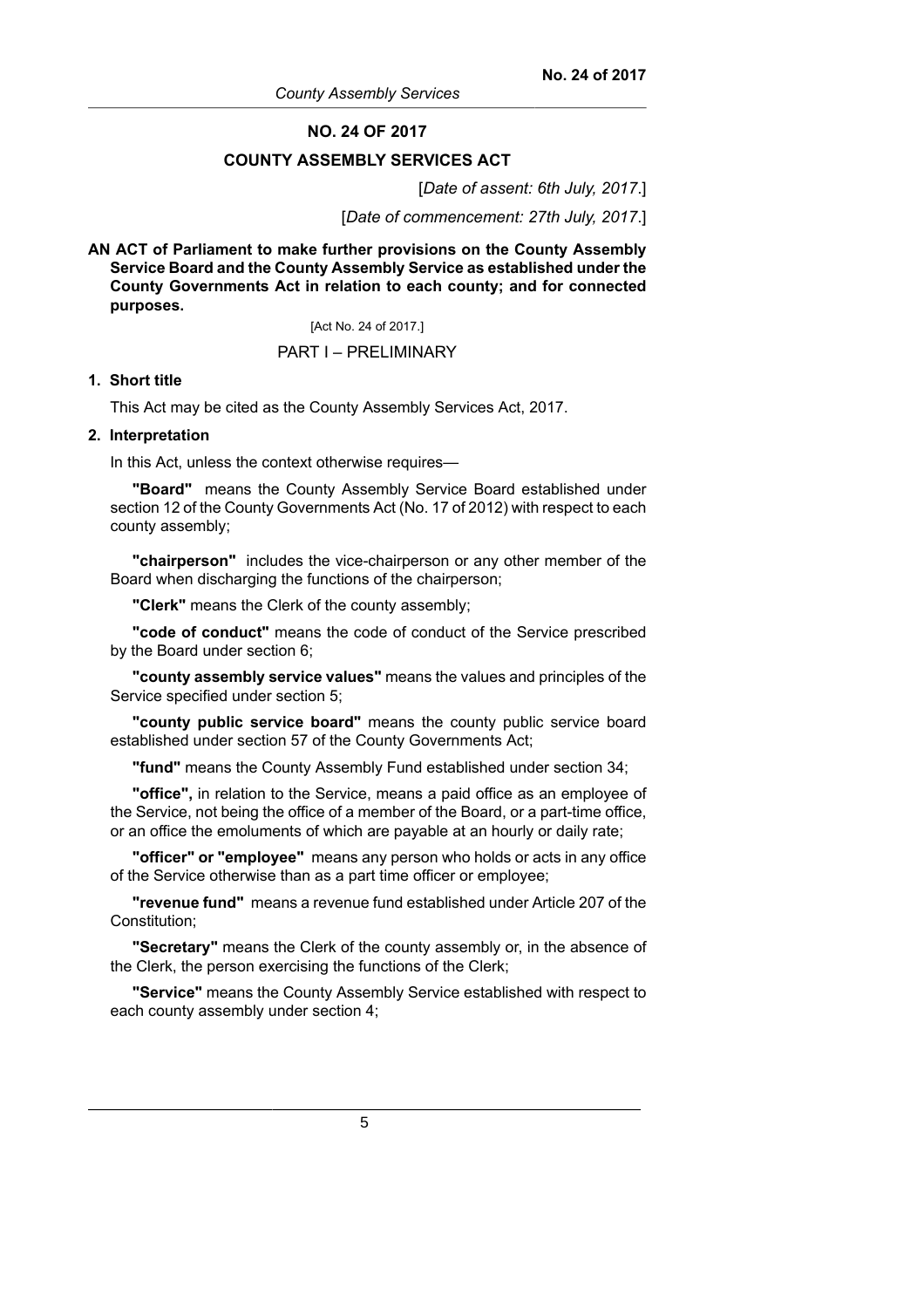**"services and facilities"** includes all means by which members and staff of the county assembly are officially assisted in performing their legislative duties; and

**"Speaker"** means the Speaker of the county assembly.

### **3. Object and purpose of the Act**

The object and purpose of this Act is to —

- (a) provide a framework for the establishment and effective operation of the Service with respect to each county assembly;
- (b) provide for further functions and powers of the Board pursuant to section 12(7)(e) of the County Governments Act (No. 17 of 2012):
- (c) provide the procedure for the appointment of members of the Board under section 12(3)(d) of the County Governments Act;
- (d) provide for the application of, and give further effect to, the values and principles of public service set out under Article 232 of the Constitution in respect of the Service;
- (e) provide for the procedural functions of the Clerk and his or her functions as the Secretary to the Board;
- (f) provide for the execution of the functions of the Board; and
- (g) provide for such other matters as may be necessary for the welfare, security and proper administration of the Service.

## PART II – THE COUNTY ASSEMBLY SERVICE

### **4. The County Assembly Service**

(1) There shall be a service for each county assembly to be known as the County Assembly Service.

(2) The Service shall be an institution of exemplary administrative and technical competence.

(3) In the performance of their functions, employees of the Service shall not seek or receive directions from any source external to the Service.

(4) Every member of a county assembly shall respect the non-partisan and apolitical character of the Service and shall not seek to influence employees of the Service in the discharge of their functions.

#### **5. County Assembly Services values**

(1) The values and principles of public service set out under Article 232(1) of the Constitution shall apply to the Service established under this Act.

(2) In addition to the national values and principles of governance set out in Article 10 of the Constitution and the values and principles of public service set out in Article 232(1) of the Constitution, the Service shall uphold the following values—

- (a) the fostering of peace;
- (b) the provision of non-partisan and impartial advice and services to the county assembly, its committees and its members;
- (c) the maintenance of honesty, accountability and integrity in the delivery of services, having regard to the principles of political neutrality, professionalism, economy, efficiency, equality and fairness, courtesy and discipline;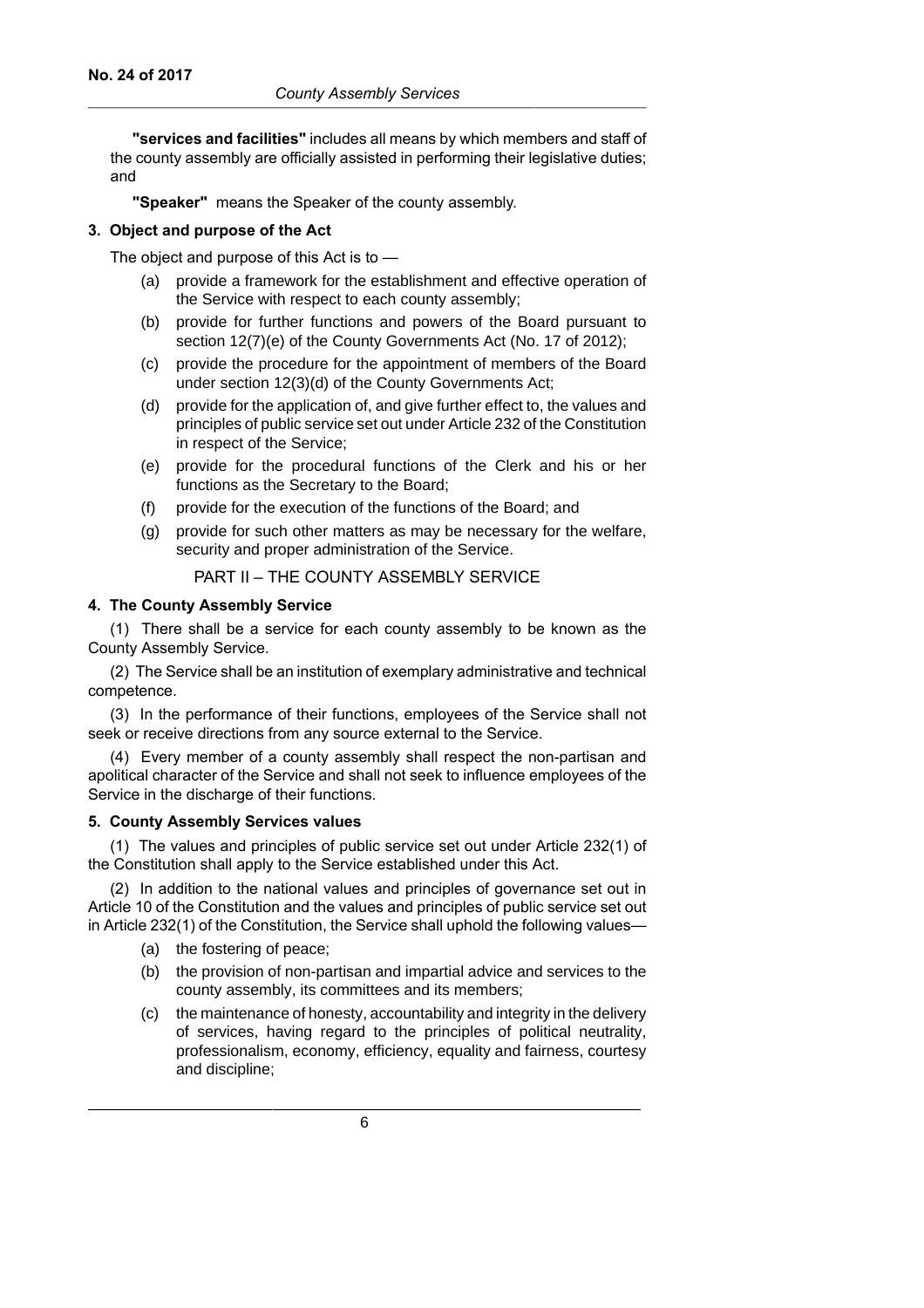- (d) the provision of a workplace that recognises the diverse backgrounds of the employees of the Service and promotes national integration;
- (e) the maintenance of the spirit of co-operation in the workplace based on consultation and communication;
- (f) the provision of a fair, flexible, safe and rewarding workplace;
- (g) the inspiration of public confidence in and respect for the county assembly;
- (h) the fostering of understanding and co-operation between the county executive and the county assembly in the context of their autonomy and complementarity; and
- (i) such other values as the Board may, from time to time, prescribe.

## **6. Code of conduct**

(1) The Board may, from time to time, prescribe a code of conduct.

(2) Without prejudice to the provisions of any code of conduct prescribed under subsection (1), every employee of the Service shall, in the course of his or her employment—

- (a) be patriotic and loyal to Kenya and at all times conduct himself or herself in a manner that promotes the image and interests of the country;
- (b) conduct himself or herself with honesty and integrity and act with care and diligence;
- (c) use the resources of the county conscientiously and combat corruption and misuse or wastage of public resources;
- (d) respect and observe the law of the land and co-operate with all lawful agencies in the maintenance of law and order;
- (e) treat all persons with respect and courtesy and, in particular, protect persons with disabilities and other vulnerable groups against any form of abuse, harassment or ill-treatment;
- (f) promote gender equality and respect for the rights and freedoms of others;
- (g) preserve and protect the environment and national heritage;
- (h) comply with any lawful and reasonable direction given by any person in the Service having authority to give such direction;
- (i) maintain appropriate confidentiality about dealings that the employee has with the county assembly, its committees, its members and its staff, including employees of members, if any;
- (j) disclose, and take reasonable steps to avoid, any conflict of interest, real or apparent, in connection with the Service;
- (k) not provide false or misleading information in response to a request for information that is made for official purposes;
- (l) not make improper use of—
	- (i) any information obtained through or in connection with the office of such employee and which is not yet made available to the public; or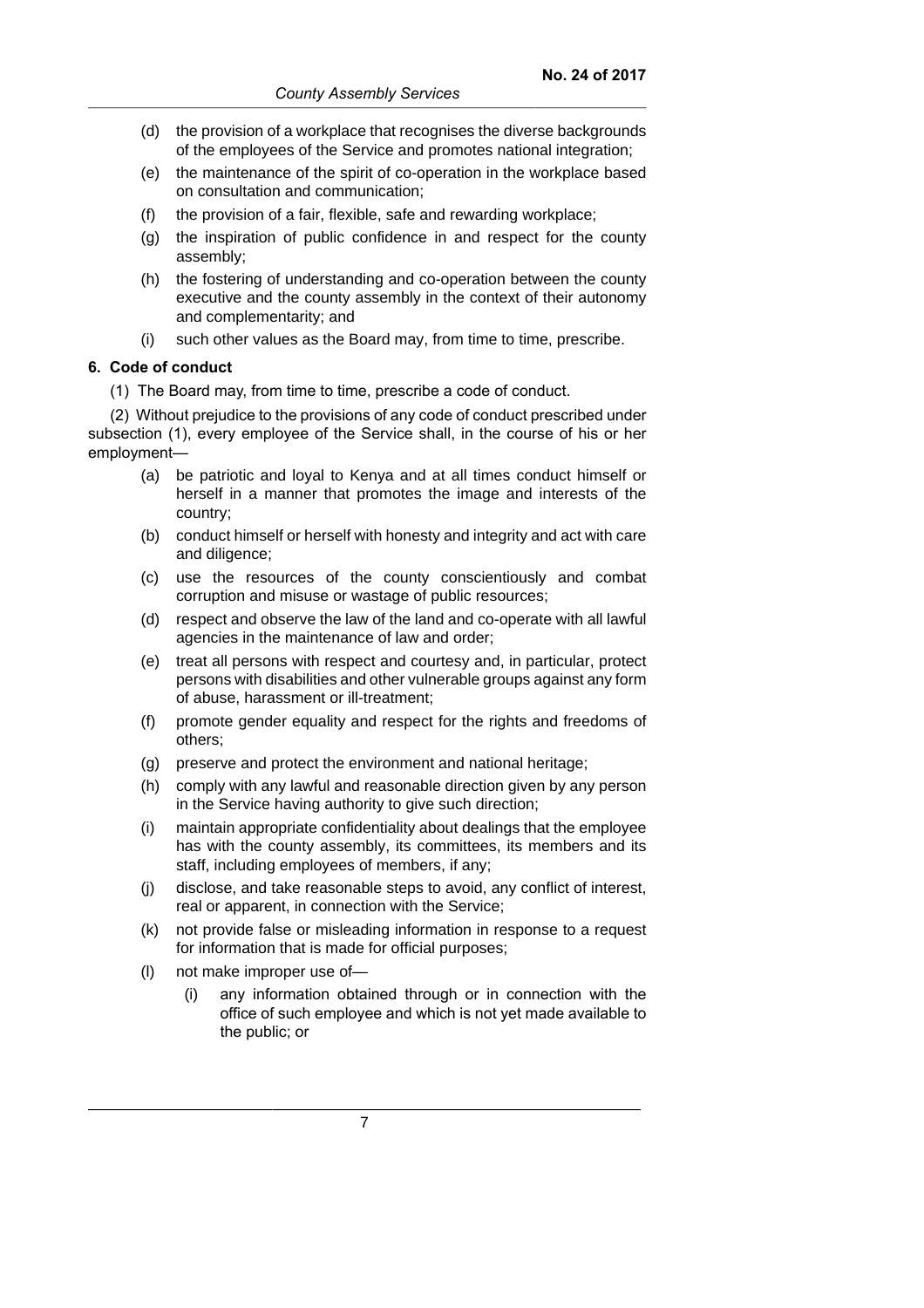- (ii) the employee's duties, status, power or authority, in order to gain, or seek to gain, a benefit or advantage for him or herself or for anyone else;
- (m) conduct him or herself in a manner that upholds the letter and spirit of the values and the integrity and good reputation of the Service;
- (n) while on duty overseas, conduct himself or herself in a manner that promotes the good image of Kenya; and
- (o) comply with any other requirements of conduct as may be prescribed by the Board.

## **7. Complementarity of values and codes of conduct**

The County Assembly Service values and the code of conduct provided for in sections 5 and 6, respectively shall be in addition to, and not in derogation from any others that may be specified by or under any other written law in relation to the citizens of Kenya generally.

PART III — COUNTY ASSEMBLY SERVICE BOARD

## **8. Qualifications of members of the Board**

In nominating or appointing any person as a member of the Board under section 12(3)(d) of the County Governments Act (No. 17 of 2012), the county assembly shall have regard to —

- (a) the national values and principles set out in Article 10 of the Constitution; and
- (b) community and cultural diversity of the county.

## **9. Qualifications and procedure for appointment**

(1) A person shall not be qualified for appointment as a member of the Board under section 12(3)(d) of the County Governments Act (No. 17 of 2012) unless such person—

- (a) is a citizen of Kenya;
- (b) holds a degree from a university recognized in Kenya;
- (c) has at least ten years experience in public affairs; and
- (d) meets the requirements of leadership and integrity in Chapter Six of the Constitution.

(2) The procedure for appointment of the members of the Board referred to in subsection ( 1) shall be as set out in the First Schedule.

## **10. Removal from office**

(1) A person who is appointed as a member of the Board under section 12(3) (d) of the County Governments Act (No. 17 of 2012) may be removed from office on any of the following grounds —

- (a) violation of the Constitution;
- (b) inability to discharge duties for any reason;
- (c) bankruptcy; or
- (d) if convicted of any offence with a sentence of more than six months imprisonment.

(2) Any person may petition the county assembly for the removal of the member of the Board on the grounds specified under subsection (1).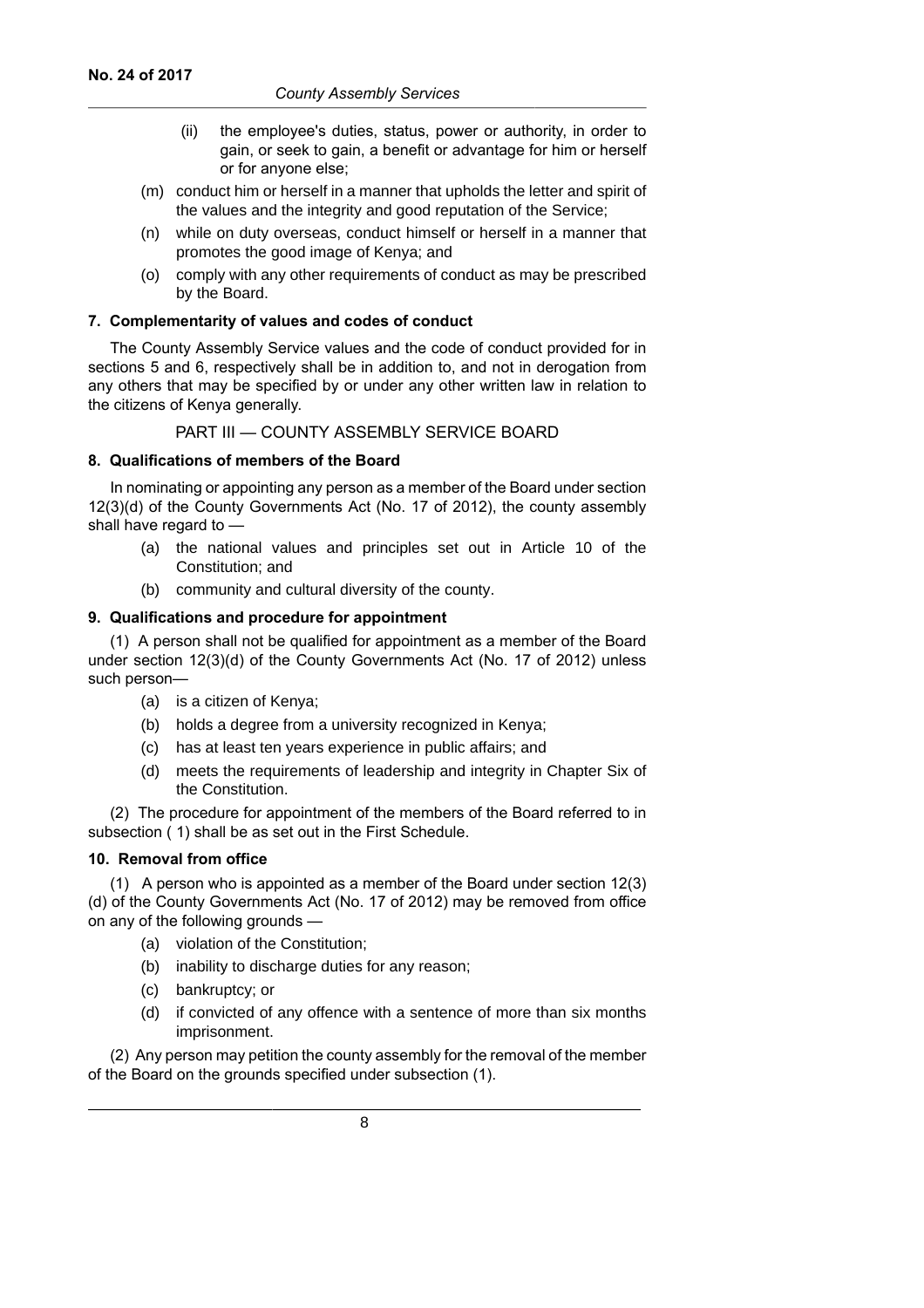(3) The procedure for the removal of a member of the Board under this section shall be as prescribed in the Standing Orders of the county assembly.

### **11. Functions of the Board**

- (1) The Board shall—
	- (a) direct and supervise the administration of the services and facilities provided by, and exercise budgetary control over, the Service;
	- (b) determine and review the terms and conditions of service of persons holding or acting in the offices of the Service;
	- (c) initiate, co-ordinate and harmonize policies and strategies relating to the development of the Service;
	- (d) initiate programmes—
		- (i) for training and capacity building of members and staff of the county assembly and other persons;
		- (ii) that promote ideals of parliamentary democracy as set out in Article 127(6)(d) of the Constitution; and
		- (iii) that promote public awareness and participation in the activities of the county assembly; and
	- (e) do such other things as may be necessary for the well-being of the members and staff of the county assembly.
- (2) In the performance of its functions under this Act, the Board shall apply—
	- (a) the national values and principles of governance set out in Article 10 of the Constitution; and
	- (b) the values and principles of public service set out in Article 232(1) of the Constitution.

### **12. Powers of the Board as a body corporate**

In addition to the powers of the Board under section 12(2) of the County Governments Act (No. 17 of 2012), the Board shall have the power to—

- (a) acquire, hold, charge and dispose of movable and immovable property;
- (b) sue and be sued;
- (c) despite the provision of any other written law, establish a pension scheme for officers of the Service and, from time to time, determine—
	- (i) the rates of contribution to the scheme; and
	- (ii) the multiple of the annual basic salary for the group life and group personal accident benefits; and
- (d) do or perform all such other things or acts for the proper discharge of its functions under this Act and any written law, as may lawfully be done or performed by a body corporate.

#### **13. Committees of the Board**

(1) The Board may from time to time establish such committees it may consider necessary for the better carrying out of its functions and the exercise of its powers under this Act.

(2) The Board may co-opt into the membership of any committee established under subsection (1) any person whose knowledge and skills are necessary for the proper performance of the functions of the Board.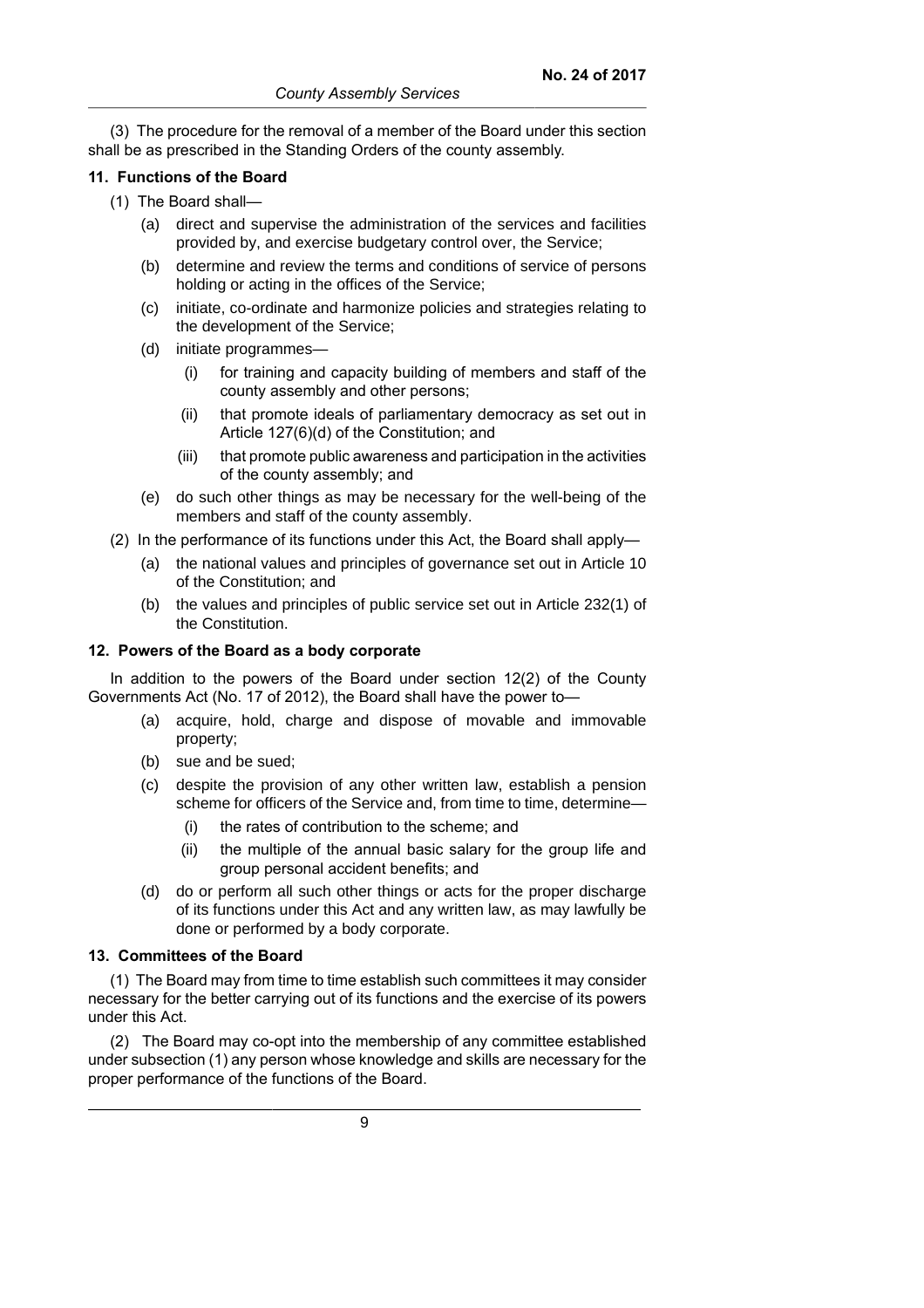(3) A person co-opted under subsection (2) shall have no right to vote at any meeting of the committee.

### **14. Seal of the Board**

(1) The seal of the Board shall be such device as may be determined by the Board and shall be kept by the Secretary.

(2) The affixing of the seal shall be authenticated by the Secretary.

(3) Any document purporting to be under the seal of the Board or issued on behalf of the Board shall be received in evidence and shall be deemed to be so executed or issued, as the case may be, without further proof, unless the contrary is proved.

### **15. Allowances for the members of the Board**

Members of the Board shall be paid such allowances as the Salaries and Remuneration Commission may determine.

### **16. Conduct of business and affairs of the Board**

The conduct of business and affairs of the Board shall be as set out in the Second Schedule.

### **17. Functions of the Secretary**

- (1) The Secretary shall be—
	- (a) the chief executive officer of the Board;
	- (b) the accounting officer of the Board;
	- (c) the administrative head of the Service;
	- (d) the custodian of the Board's records;
	- (e) responsible for—
		- (i) the execution of the decisions of the Board; and
		- (ii) assignment of duties and supervision of the staff of the Board;
	- (f) the preparation and submission of the programmes necessary for the achievement of the Board's mandate for approval by the Board;
	- (g) causing to be kept records of the proceedings and minutes of the meetings of the Board and such other records as the Board may direct;
	- (h) ensuring staff compliance with public service values, principles and ethics; and
	- (i) the performance of such other duties as may be assigned by the Board or any other written law.

(2) The Secretary shall be responsible to the chairperson of the Board and the Board for the general working and efficient conduct of business of the Service.

(3) The Board may delegate to the Secretary such of its functions as are necessary to carry out the day to day management of the Service, and subject to such directions as may be given by the Board.

(4) The Secretary may, in consultation with the Board, assign or delegate any of the functions under this section to an employee of the Service.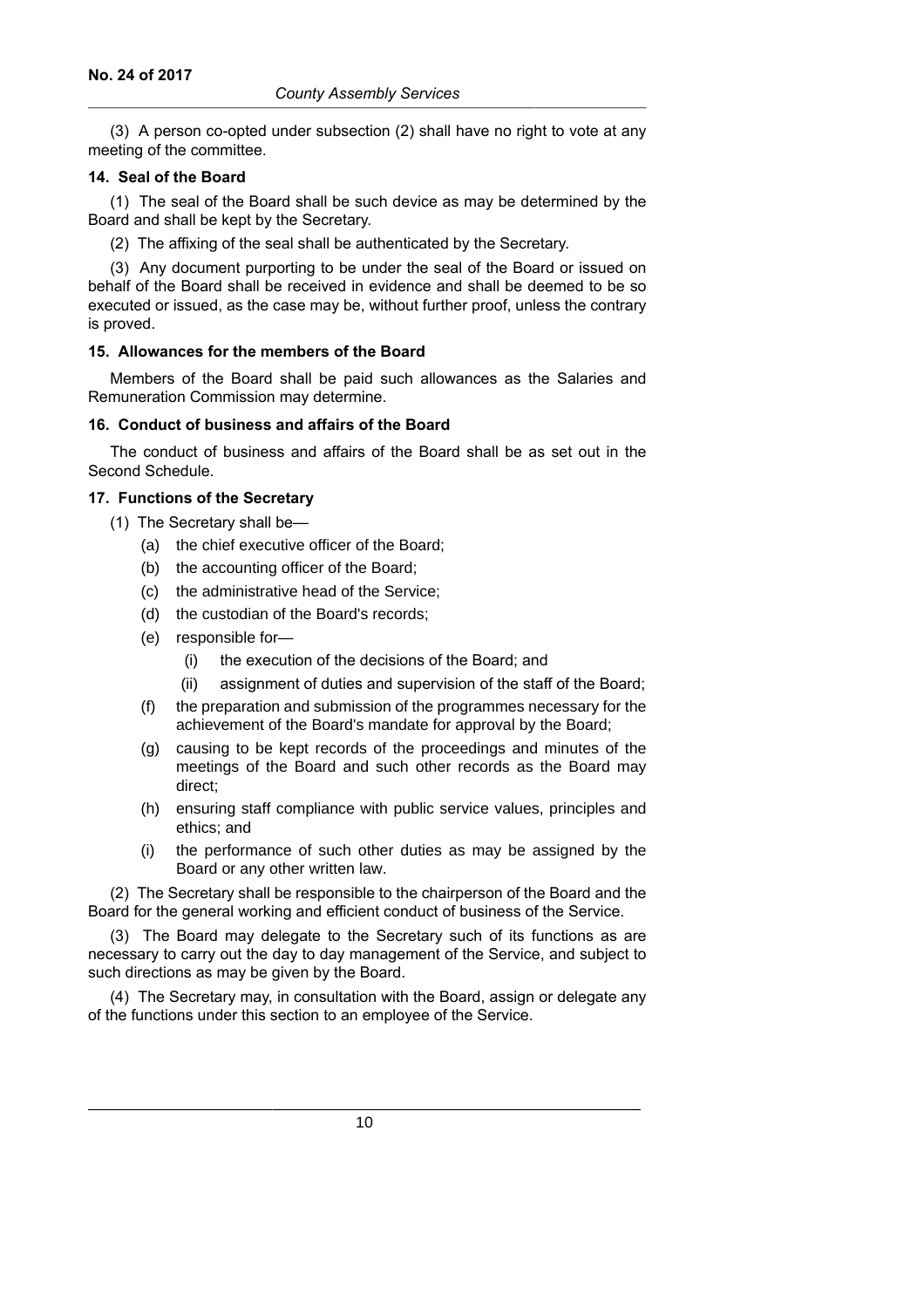## PART IV – THE CLERK AND OTHER STAFF

## **18. Appointment**

(1) The nomination of a person for appointment as a Clerk of the county assembly under section 13 of the County Governments Act (No. 17 of 2012) shall be done through an open, transparent and competitive recruitment process.

(2) The name of a person nominated by the Board for appointment as the Clerk of the county assembly shall be submitted to the county assembly for approval in accordance with the Standing Orders of the county assembly.

(3) The Board shall, within seven days of receipt of the resolution of the county assembly approving a person for appointment as Clerk of the county assembly, appoint that person as Clerk of the county assembly.

#### **19. Functions of the Clerk**

In addition to the functions conferred under section 16 as Secretary to the Board, the Clerk shall be—

- (a) the chief administrative officer of the county assembly; and
- (b) responsible for the day-to-day management and functioning of the county assembly.

#### **20. Procedural Functions of the Clerk**

(1) The procedural functions of the Clerk shall include—

- (a) the rendering of expert, non-partisan and impartial advice to the members of the county assembly on the legislative process, and parliamentary procedure and practice; and
- (b) the carrying out such other duties and exercising powers as may be conferred on him or her by law or by the Standing Orders and practices of the county assembly.

(2) In carrying out the functions specified in subsection (1), the Clerk shall be assisted by such other officers of the Service as may be necessary.

(3) Subject to this Act and any other written law, the Clerk shall, in carrying out and exercising the power conferred on him or her by the Standing Orders and practices of the county assembly, be under the direction of the Speaker.

(4) At any time when the office of the Speaker is vacant or the holder of the office is unable for any reason to carry out the duties and exercise the powers and functions of his or her office, the Clerk shall, during that period and in relation to the carrying out of the duties and exercise of the powers and functions referred to in this section, be under the direction of the Deputy Speaker of the assembly.

#### **21. Exercise of functions of a Clerk during vacancy or inability**

If the office of the Clerk is vacant, or if for any reason the Clerk is unable to exercise the functions of his or her office, the Deputy Clerk or, in the absence of the Deputy Clerk, any other officer in the Service appointed by the Board may exercise all the functions, duties and powers of the Clerk.

#### **22. Suspension or removal of the Clerk**

The Board may suspend or remove from office, the Clerk for—

(a) inability to perform the functions of the office, whether arising from infirmity of body or mind;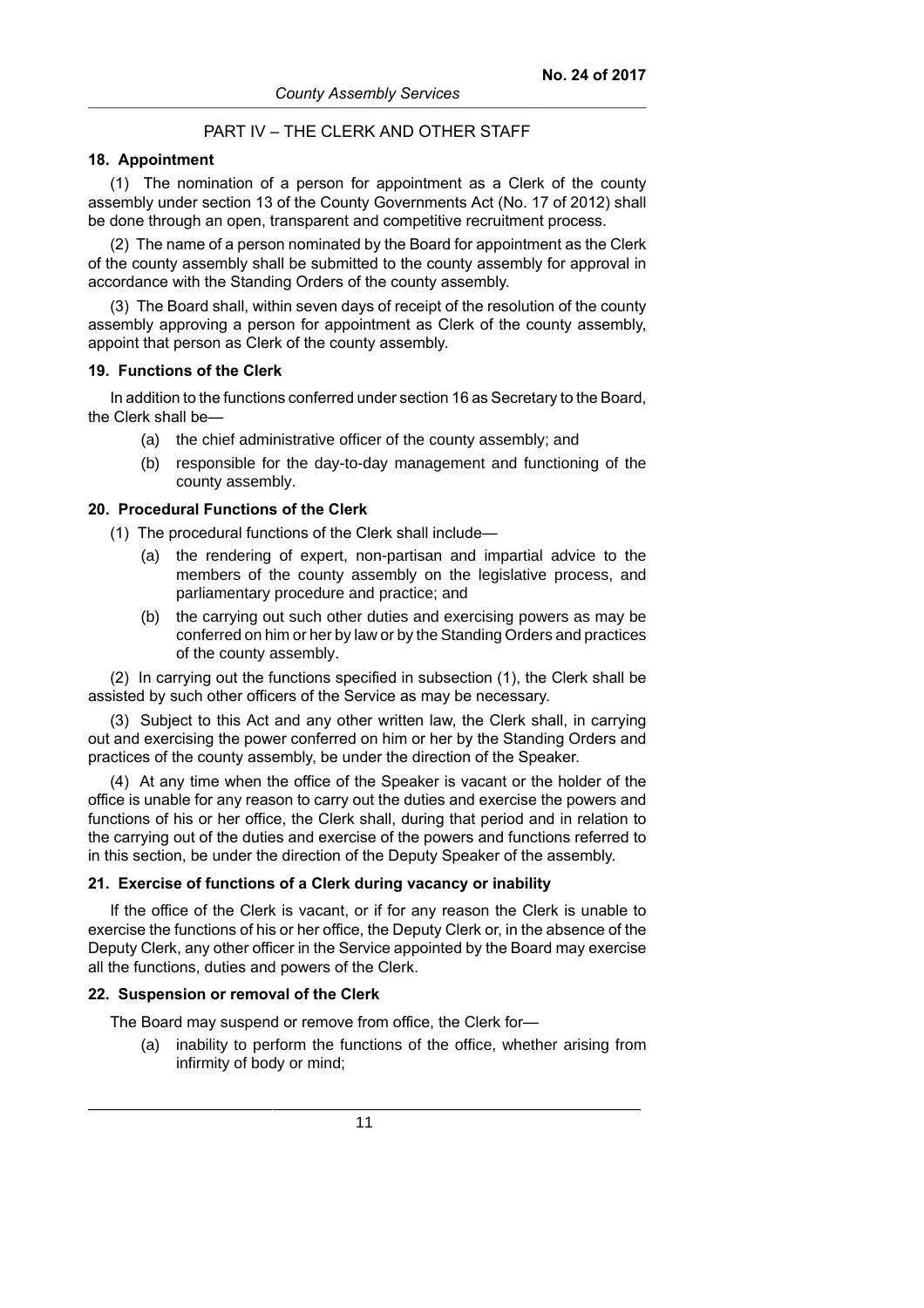- (b) gross misconduct or misbehaviour;
- (c) incompetence;
- (d) bankruptcy;
- (e) violation of the provisions of the Constitution, including Chapter Six of the Constitution; or
- (f) violation of the provisions of this Act.

## **23. Procedure for removal of the Clerk**

(1) Where the Board considers it necessary to remove the Clerk under section 20, the Board shall—

- (a) frame a charge or charges against the Clerk;
- (b) forward the statement of the said charge or charges to the Clerk together with a brief statement of the allegations in support of the charges;
- (c) invite the Clerk to respond to the allegations in writing setting out the grounds on which the Clerk relies to exculpate himself or herself; and
- (d) invite the Clerk to appear before the Board, either personally or with an advocate as he or she may opt, on a day to be specified, to exculpate himself or herself.

(2) If the Clerk does not furnish a reply to the charge or charges within the period specified, or if in the opinion of the Board the Clerk fails to exculpate himself or herself, the Board shall submit a notice of a motion to the Speaker seeking that the county assembly revokes the appointment of the Clerk.

- (3) A motion under subsection (1) shall specify—
	- (a) the grounds set out in section 21 in which the Clerk is in breach; and
	- (b) the facts constituting that ground.

(4) Upon notice of the motion under subsection (2), the Speaker shall refer the matter to a select committee of the assembly consisting of eleven members and established in accordance with the Standing Orders of the assembly to investigate the matter within ten days of receipt of the motion.

(5) The select committee shall, within ten days, report to the assembly whether it finds the allegations against the Clerk to be substantiated.

(6) The Clerk shall have the right to appear and be represented before the select committee during its investigations.

(7) The assembly shall consider the report of the select committee and resolve whether to approve the motion.

(8) If the assembly approves a motion filed under this section, the Clerk against whom the motion was filed shall be deemed to have been removed from office from the date the motion was approved.

### **24. Offices in the Service**

(1) The Board shall establish such offices in the Service as it considers necessary or expedient for the efficient performance of the functions of the Service.

(2) The offices established under subsection (1) shall be set out in the organisational structure established by the Board.

(3) The Board may from time to time—

(a) allocate functions to a directorate or department of the Service; and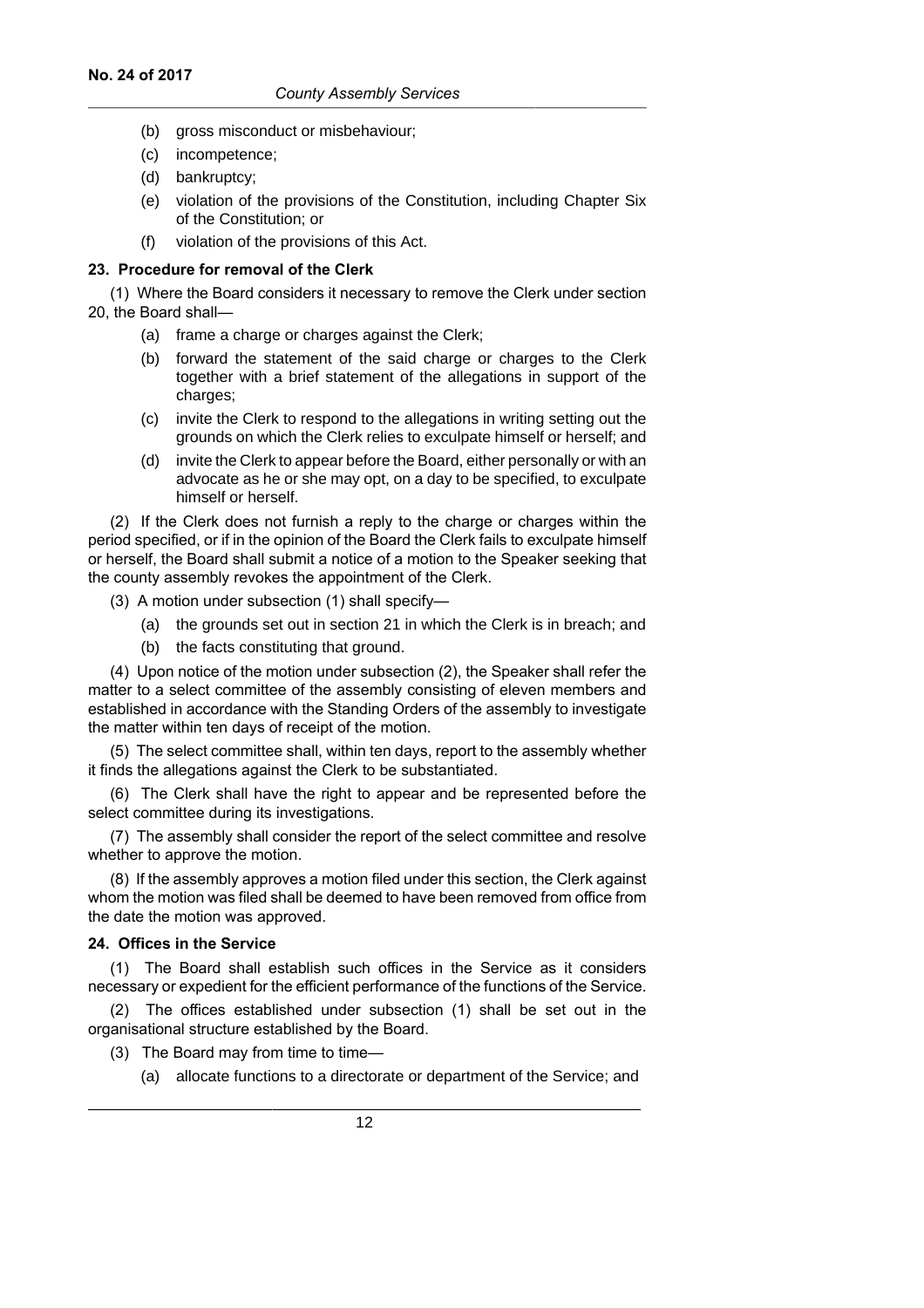(b) make such arrangements as appear to the Board expedient in connection with the creation, division, amalgamation or abolition of any directorate or department of the Service.

(4) The Board shall, for the purposes of reviewing the organisational structure under subsection (3), appoint a reputable human resource firm to advise on the effectiveness and efficiency of the intended review.

#### **25. County assembly schemes of service**

(1) The Board shall formulate and disseminate to officers of the Service, schemes of service setting out the terms and conditions for the appointment of the officers and other staff of the Service which shall provide for —

- (a) the appointment and confirmation in appointment of officers and other staff;
- (b) promotions, resignations and termination of appointments;
- (c) secondment of staff and transfer of service;
- (d) the scales of salaries and allowances; and
- (e) the designation and grades of officers and other staff.

(2) The Secretary shall be responsible for the administration of the schemes of service for the staff of the Service.

#### **26. Social security scheme**

Notwithstanding the provisions of any other written law, the Board—

- (a) shall establish a contributory pension scheme for all its employees;
- (b) shall determine the rates of contribution to the pension scheme referred to in paragraph (a); and
- (c) may establish or adopt a contributory optional superannuation, provident or medical fund or any other scheme for its employees and may grant pensions, gratuities, retiring allowances or sickness or injury benefits to any employee.

## **27. Disciplinary control of officers**

(1) The Board shall exercise disciplinary control over the officers of the Service.

(2) The Board may terminate the employment of an employee of the Service in accordance with the provisions of this Act and the Regulations made thereunder.

(3) The provisions of Article 236 of the Constitution shall apply in relation to the exercise of the powers conferred on the Board under this section.

### **28. Establishment of the Management Committee**

(1) The Board shall establish a committee to be known as the Management Committee which shall be responsible for advising the Board on matters relating to the functions and powers of the Board under sections 11 and 12.

(2) The Management Committee shall consist of the Clerk, the deputy clerk, heads of departments and such other officers as the Board may determine.

#### **29. Establishment of the Staff Advisory Committee**

The Board shall establish a committee to be known as the Staff Advisory Committee which shall be responsible for advising the Board, through the Committee, on matters relating to staff including—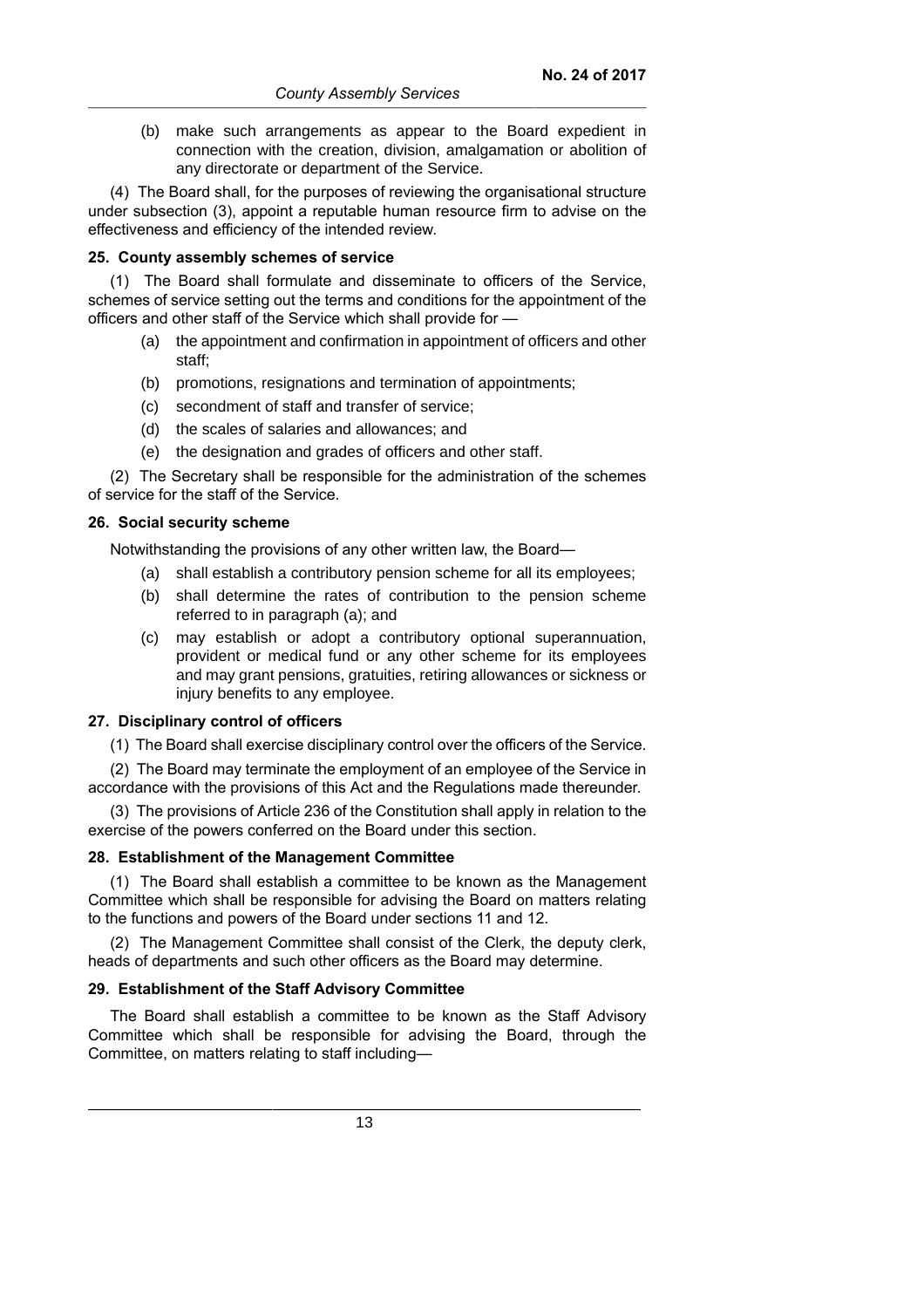- (a) appointment, including acting appointment, promotion and transfer of employees;
- (b) confirmation in appointment of an employee on probation or the extension of the probationary period of an employee;
- (c) termination of the appointment of an employee;
- (d) compulsory retirement of an employee who has reached the age at which he can lawfully be required to retire from the Service;
- (e) retirement of an employee on the ground of ill health;
- (f) interdiction of an employee;
- (g) suspension of an employee;
- (h) stopping, withholding or deferring the normal increment of an employee;
- (i) stopping the pay or salary of an employee;
- (j) reprimanding an employee; and
- (k) reduction in the rank or seniority of an employee.

### **30. Retirement and resignation of employees**

(1) An employee shall retire from the Service on attaining the age of sixty years.

- (2) An employee may—
	- (a) after attaining the age of fifty years, elect to retire from the Service at any time; or
	- (b) in such manner as may be prescribed, resign from the Service at any time.

(3) The Board may, subject to subsection (4), require an employee to retire from the Service at any time.

- (4) The retirement under subsection (3) shall be—
	- (a) done in such manner and for such reasons as may be prescribed; and
	- (b) upon payment of all the benefits owing to the officer at the time of retirement and such other exit package as may be prescribed.

## PART V –FINANCIAL PROVISIONS

#### **31. Financial estimates**

(1) At least three months before the commencement of each financial year the Secretary to the Board shall cause to be prepared, estimates of all the expenditure required for the purposes of this Act for that year, and shall present such estimates to the Board for review.

(2) The Secretary shall ensure that the budgeting process is all inclusive and that it respects the principle of public participation.

(3) The Board shall review the estimates forwarded under sub-section(1) and may make such alterations thereto as it may consider necessary, and shall thereafter forward them to the county assembly for approval.

(4) The Secretary shall provide the County Treasury with a copy of estimates as reviewed by the Board under subsection (3).

(5) Upon the approval of the estimates by the county assembly, all monies from time to time required for the purposes of this Act, shall be paid from the Consolidated Fund into the County Assembly Fund.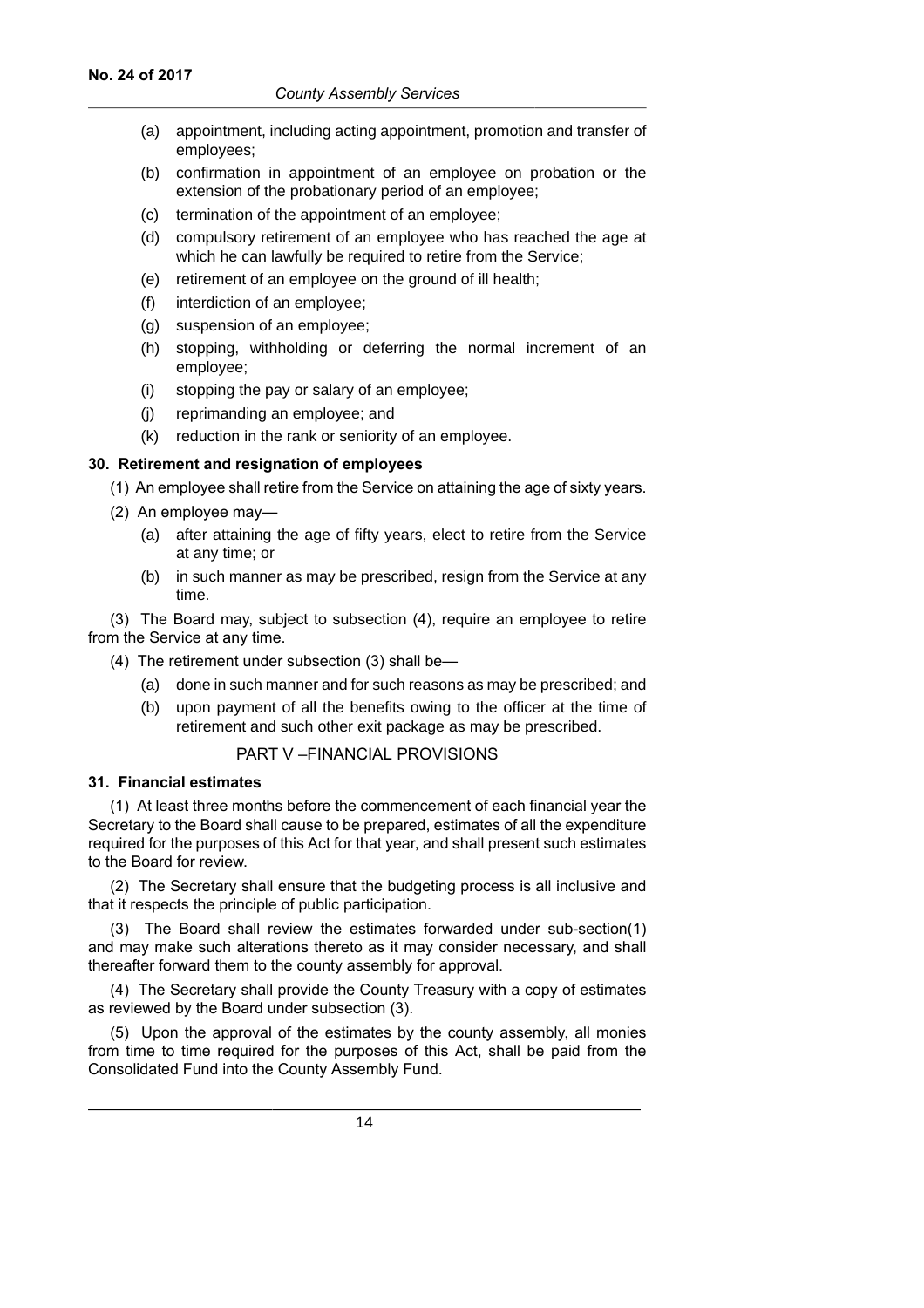### **32. Accounts and audit**

(1) The Board shall cause to be kept all proper books of accounts of the income, expenditure and assets of the Board.

(2) Within three months after the end of each financial year, the Secretary shall—

- (a) submit to the Auditor-General the accounts of the Board for the year with copies to the County Treasury, Controller of Budget and Commission on Revenue Allocation; and
- (b) publish and publicize the financial statement.

(3) In preparing the financial statement for the County Assembly Fund, the Secretary shall ensure that the report contains information on the financial and nonfinancial performance of the Fund.

#### **33. Remuneration of staff**

(1) The employees of the Services shall be paid such remuneration and allowances as shall be determined by the Board on the advice of the Salaries and Remuneration Commission.

(2) The terms and conditions of employees of the Service shall be reviewed every three years or within such shorter period as the Board may determine.

#### **34. Establishment of a County Assembly Fund**

(1) There is established for each county, a fund to be known as the County Assembly Fund.

- (2) There shall be paid into the County Assembly Fund—
	- (a) any grants, gifts, donations or bequests;
	- (b) monies from investments of the Board and such fees imposed or levies administered by the Board; and
	- (c) such monies as may, in the future, be appropriated from the Revenue Fund established for each county.

(3) There shall be paid out of the fund such administrative expenses as may be incurred by the Board under this Act or under any other law.

(4) The administrator of the fund shall ensure that the earnings and accruals of the fund are retained in the fund and spent only for the purposes for which the fund is established.

## PART VI –MISCELLANEOUS PROVISIONS

#### **35. Legal proceedings against the Board**

(1) Proceedings against the Board shall be commenced in the name of the Board.

(2) Any notice or other processes in respect of legal proceedings under subsection (1) shall be served upon the Secretary to the Board.

#### **36. Annual report of operations of the Board**

(1) Within three months after the end of each calendar year, the Board shall prepare and lay before the county assembly, a report of its operations during that year.

- (2) The annual report shall in respect of the year to which it relates, contain—
	- (a) the activities the Board has undertaken;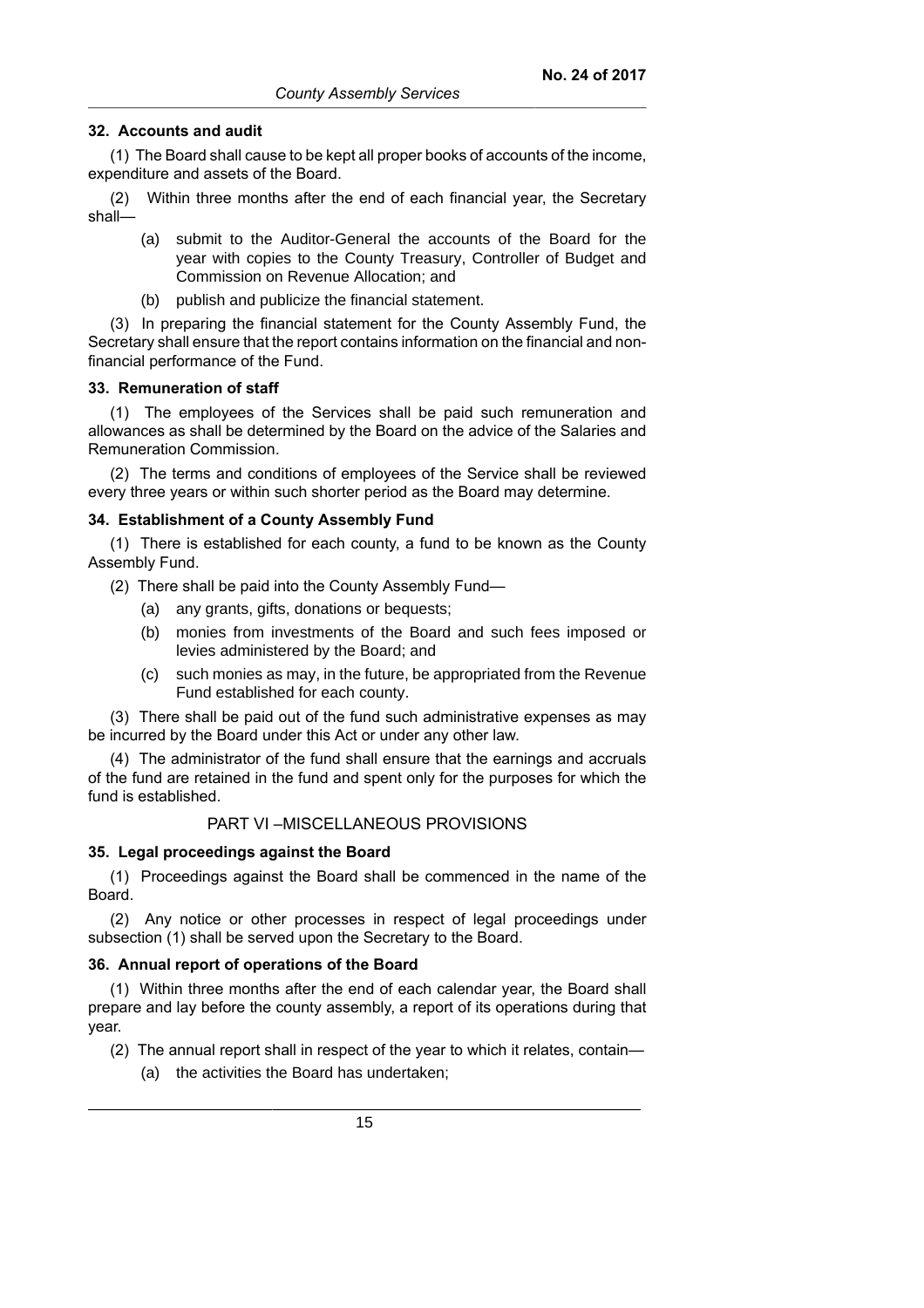- (b) an evaluation on the extent to which the values and principles referred to in Articles 10 and 232 of the Constitution are complied with in the public service;
- (c) information relating to performance of the Service and attendant challenges; and
- (d) any other information that the Board may consider relevant.

## **37. Designated member may present documents, etc., in the county assembly**

A member of the Board authorised by the Board in that behalf may—

- (a) lay before the county assembly any document or other matter;
- (b) reply to a question relating to the affairs of the Board.

### **38. Oath of office for members of the Board**

(1) The chairperson, vice-chairperson and members shall, before assuming office, take and subscribe to the oath or affirmation of office prescribed in the Third Schedule.

(2) The Secretary and such other officers of the Board as the Board may require so to do, shall, on first appointment, take an oath in the form prescribed in the Third Schedule to this Act.

(3) Where any person required to take an oath has no religious belief or the taking of such oath is contrary to his religious belief, he or she may make and subscribe a solemn affirmation in the form of the oath appointed substituting the words "solemnly and sincerely declare and affirm" for the word "swear" and omitting the words "So help me God".

(4) Every oath or affirmation taken by the chairperson shall be administered by the secretary and every oath or affirmation taken by any other member or the secretary shall be administered by the chairperson.

(5) Every oath or affirmation taken by any other officer shall be administered by the secretary.

#### **39. Power to order attendance of witnesses**

The Board or any committee thereof may, subject to section 43, order any person to attend before it and to give evidence or to produce any paper, book, record or document in the possession or under the control of that person.

### **40. Privileges of witnesses**

Every person summoned to attend to give evidence or to produce any paper, book, record or document before the Board or a committee thereof shall be entitled, in respect of that evidence or the disclosure of any communication or the production or any paper, book, record or document to the same right or privilege as before a court of law.

## **41. Evidence of proceedings in the Board not to be given without leave**

(1) A member or an officer of the Service or any person employed to take minutes or evidence before the Board or any committee shall not give evidence elsewhere in respect of the contents of those minutes or evidence or of the contents of any document laid before the Board or that committee or in respect of any proceedings or examination held before the Board or that committee without special leave first obtained from the chairperson.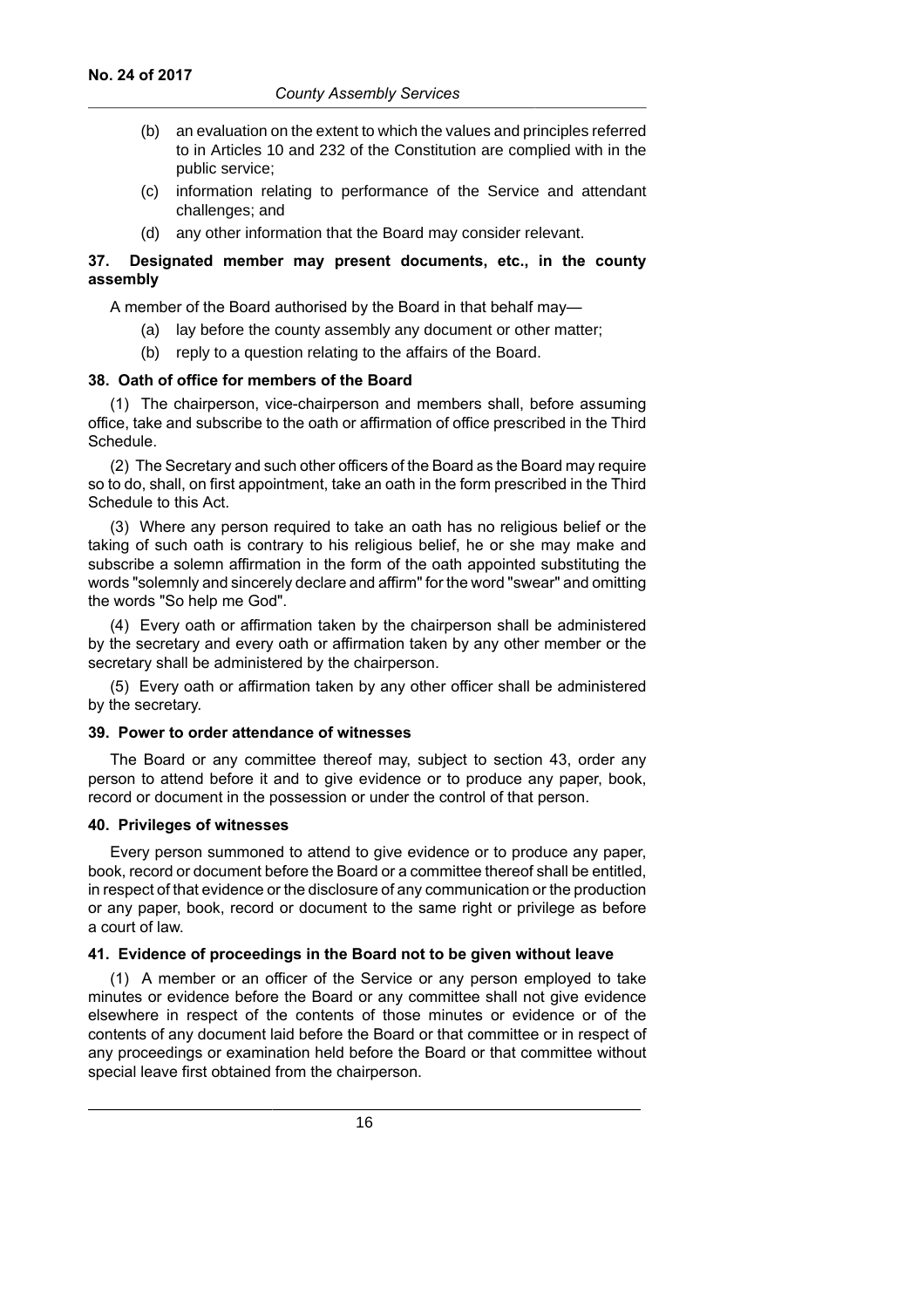(2) The special leave referred to in subsection (1) may be given by the vicechairperson in the absence or other incapacity of the chairperson.

#### **42. Protection of members and staff of the Board**

(1) Any act or thing done by any member of the Board or by any officer or servant of the Board shall not, if the act or thing was done in good faith for the purposes of carrying out this Act into effect, subject him or her personally to any liability, action, claim or demand whatsoever.

(2) The provisions of subsection (1) shall not relieve the Board of the liability to pay compensation or damages to any person for an injury suffered by them, their property, or any of their interests arising directly or indirectly from the exercise of any power conferred by this Act.

#### **43. Offences and penalties under the Act**

- (1) Any person who—
	- (a) in connection with an application by himself or herself or any other person for employment, appointment or promotion in the Service, or in connection with any matter on which it is the duty of the Board to require information or evidence or into which it is the duty of the Board to inquire, wilfully gives to the Board or to any member thereof any information which is false or misleading in any material particular;
	- (b) in a manner contrary to the provisions of this Act, publishes or discloses to any unauthorised person or otherwise than in the course of duty the contents or any part of the contents of any document, communication or information whatsoever which has come to his knowledge in the course of his or her duties under this Act, and any person who knowingly acts in contravention of this paragraph;
	- (c) having possession of any information which to his or her knowledge has been published or disclosed in contravention of paragraph (b) of this section, publishes or communicates to any other person otherwise than for the purpose of any prosecution under this Act or in the course of his or her duty any such information;
	- (d) otherwise than in the course of duty, directly or indirectly by himself or herself or by any other person in any manner whatsoever unlawfully influences or attempts to influence any decision of the Board or of any member thereof;
	- (e) disobeys any order made by the Board or a committee for attendance or for production of papers, books documents or records; or
	- (f) refuses to be examined before, or to answer any lawful and relevant question put by the Board or a committee,

commits an offence and shall be liable on conviction to a fine not exceeding fifty thousand shillings, or to imprisonment for a term not exceeding one year, or to both.

(2) Subsection (1)(d) shall not prohibit any person from giving a certificate or testimonial to any applicant or candidate for the Service or supplying any information or assistance upon formal request made by the Board.

### **44. Examination and other panels**

(1) The Board may, in such manner as it deems fit, make provision for examinations and appoint such selection, promotion or other panels as it considers necessary for the proper discharge of its functions.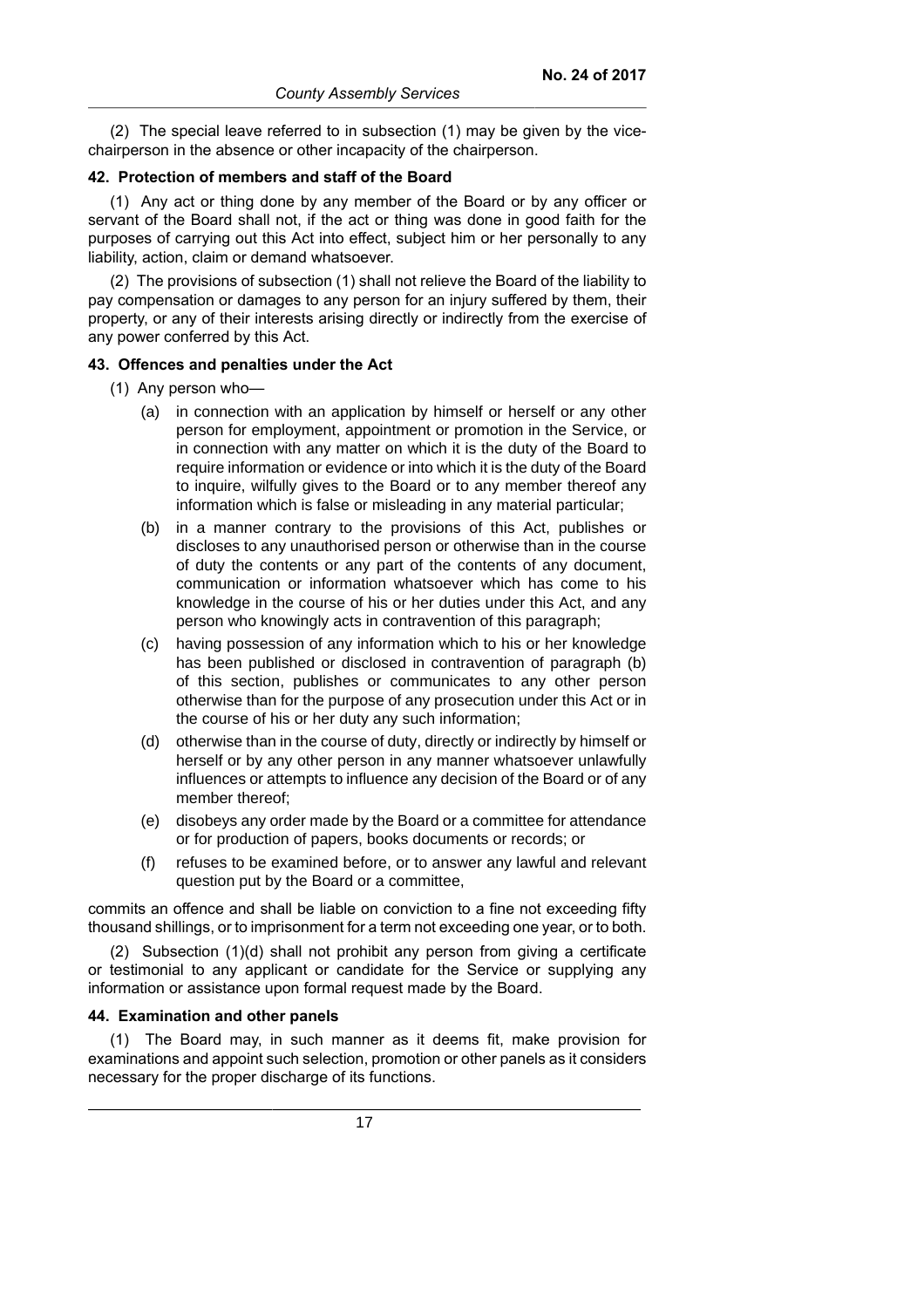(2) A panel appointed under subsection (1) may wholly or in part consist of persons who are not members of the Board.

## **45. Regulations by the Board**

(1) The Board may make Regulations generally for the better carrying out of the provisions of this Act.

(2) Without prejudice to the generality of subsection (1), regulations under this Act may provide for—

- (a) anything required by this Act to be prescribed;
- (b) the conduct of the business of the Board;
- (c) the administration and management of the services and facilities;
- (d) the terms and conditions of service, pension and other retirement benefits of employees;
- (e) the measures for the discipline of employees;
- (f) the financial procedures of the Board;
- (g) the orientation and training of members of the county assembly and employees;
- (h) the security of members of county assembly;
- (i) the handling of the assets and other resources of the Board;
- (j) the delegation of the Board's functions or powers;
- (k) public participation and outreach; and
- (l) any other matter required under the Constitution, this Act or any other written law.
- (3) For the purposes of Article 94(6) of the Constitution
	- (a) the authority of the Board to make regulations shall be limited to bringing into effect the provisions of this Act and the fulfilment of the objectives specified under subsection (1); and
	- (b) the principles and standards set out under the Interpretation and General Provisions Act (Cap. 2) and the Statutory Instruments Act, 2013 (No. 23 of 2013) in relation to subsidiary legislation shall apply to regulations made under this Act.

## **46. Amendment to No. 17 of 2012**

Section 12 of the County Governments Act is amended by —

- (a) deleting subsection 3 and substituting therefor the following new subsections -
	- (3) The Board consists of —
	- (a) the speaker of the county assembly, as the chairperson;
	- (b) a vice-chairperson elected by the Board from the members appointed under paragraph (c);
	- (c) two members of the county assembly nominated by the political parties represented in the county assembly according to their proportion of members in the county assembly; and
	- (d) one man and one woman appointed by the county assembly from amongst persons who are experienced in public affairs, but are not members of the county assembly.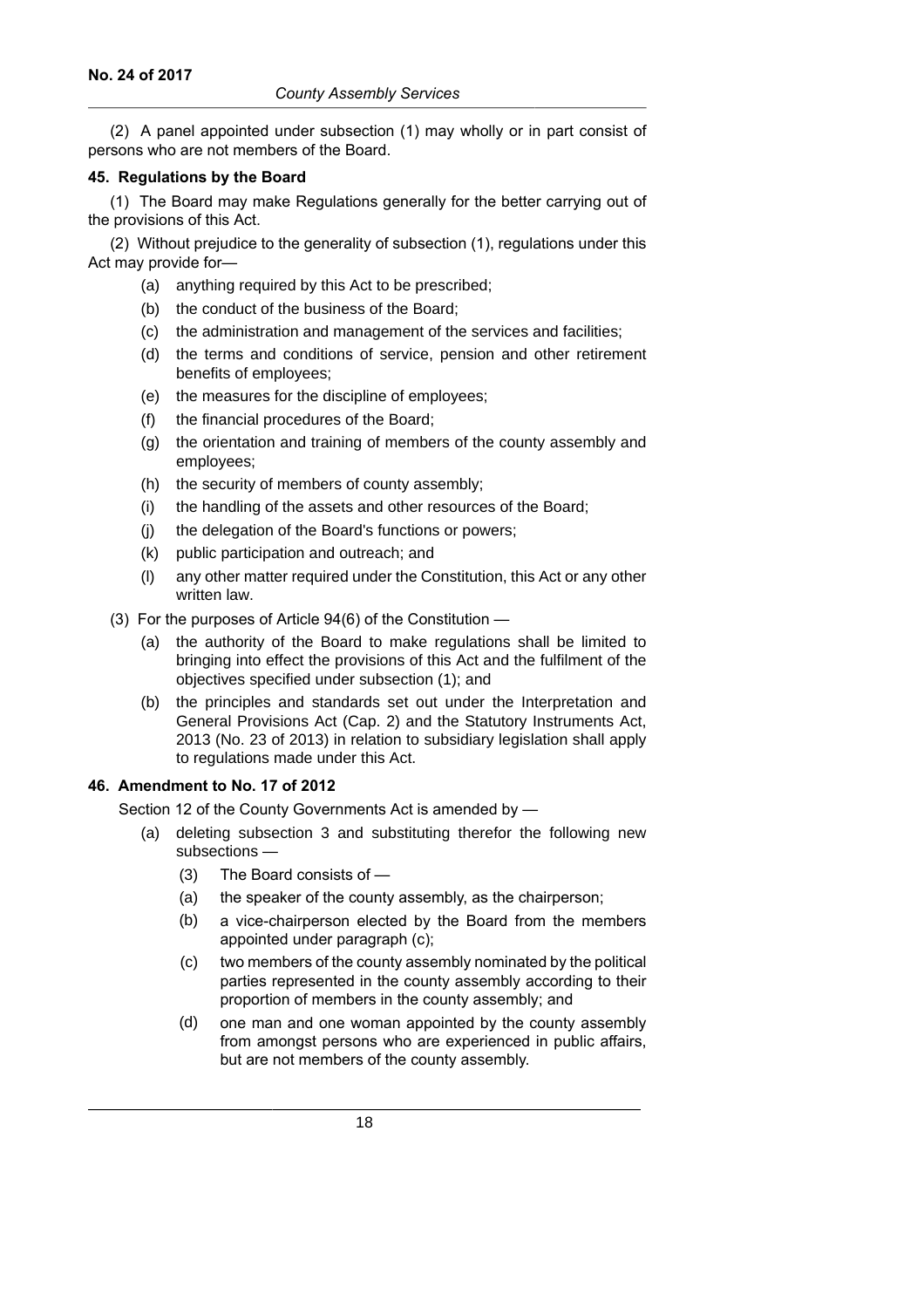- (b) inserting the following new sub-section immediately after subsection (3)
	- (3A) The members of the Board appointed under section 12(3)(d) shall serve on a part-time basis.

(c) deleting subsection (c) of paragraph (5) and substituting therefor the following new subsection —

(c) if the person is the Speaker, when the person ceases to be such Speaker.

#### **47. Amendment to No. 17 of 2012**

Section 13 of the County Governments Act is amended by deleting subsection (3) and substituting therefor the following new subsection—

(3) The functions and powers of the clerk of a county assembly shall be as set out under section 19 of the County Assembly Services Act (No. 24 of 2017).

### **48. Transition and savings**

(1) Subject to subsection (2), each county assembly shall appoint the members of a County Assembly Service Board under sections 12(3) (b), (c) and (d) of the County Governments Act (No. 17 of 2012) within thirty days after the commencement of this Act.

(2) Upon the commencement of this Act and before the first general elections held after the coming into force of this Act, a person, who immediately before the commencement of this Act served as a member of a County Assembly Service Board appointed under section 12(3) (b), (c) and (d) of the County Governments Act in force before the commencement of this Act, shall continue to serve as a member of the Board, as one of the persons appointed under section 12(3)(b), (c) and (d).

#### **FIRST SCHEDULE**

[Section 9 (2).]

## PROCEDURE FOR APPOINTMENT OF A MEMBER OF THE BOARD

**1.** Upon the convening of the first sitting of the county assembly or whenever a vacancy arises in the membership of the Board under section 12(3)(d) of the County Governments Act, the Secretary to the Board shall, within fourteen days of that first sitting or the occurrence of the vacancy or within such time as would be reasonable, by notice in the *Gazette* and in at least two daily newspapers of national circulation, declare a vacancy and invite interested qualified persons to apply.

**2.** Any person qualified in accordance with this Act may make an application to the Secretary within fourteen days of the publication of the notice.

**3.** The Board shall, within fourteen days after the last date of submission of applications under paragraph 2, consider the applications, shortlist, conduct interviews and recommend the name of one applicant qualified for the position.

**4.** The name of a person recommended under paragraph 3 shall be submitted to the county assembly for approval and appointment in accordance with the Standing Orders of the assembly.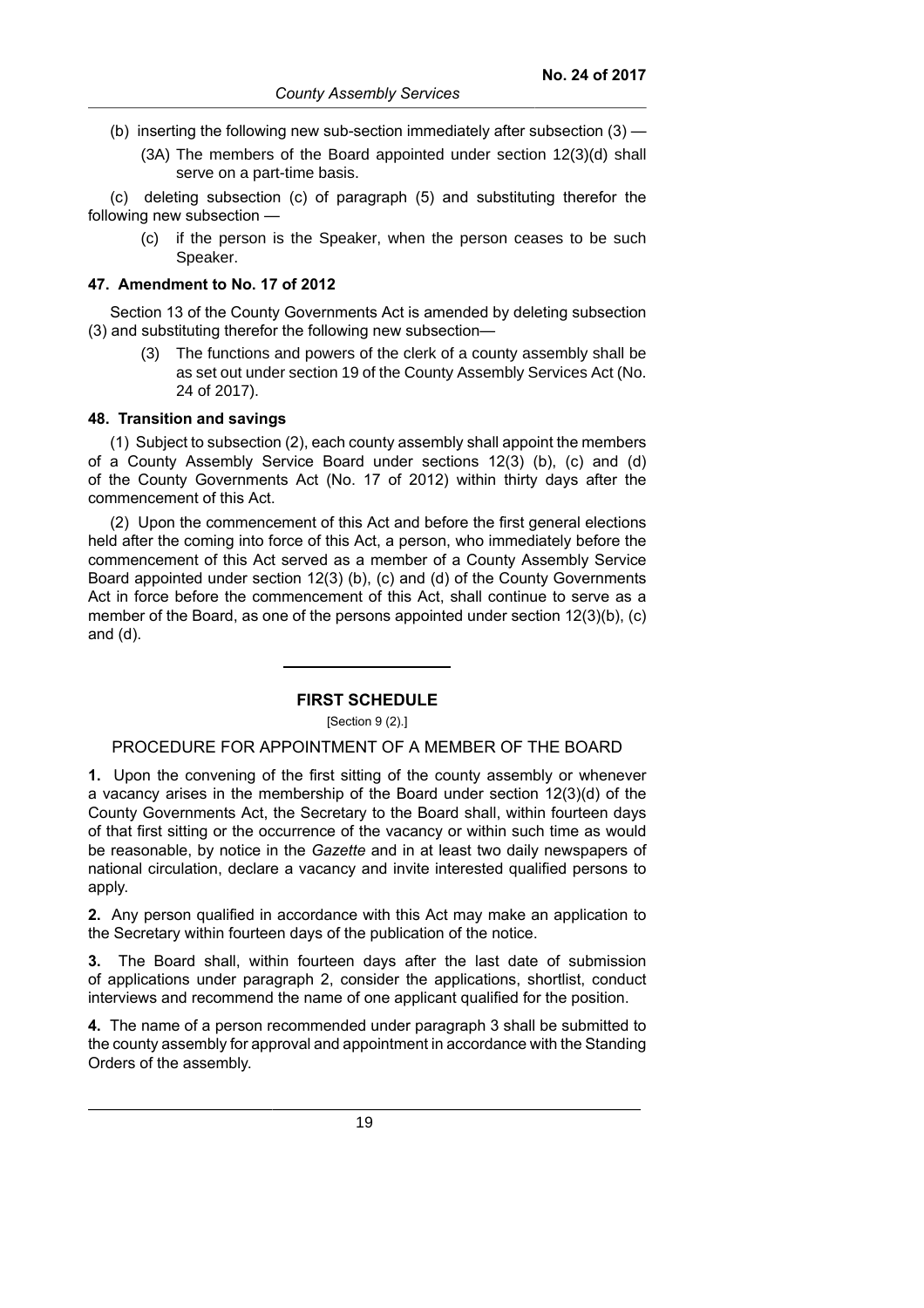**5.** If the assembly approves a person recommended under paragraph 3, the Secretary shall, within seven days after the approval, publish the name of the person in the *Gazette.*

**6.** Where the assembly rejects the person recommended under paragraph 3, the Speaker shall communicate the decision of that assembly to the Board and shall request for a fresh nomination by the Board.

**7.** If the county assembly rejects any of the subsequent nominees submitted by the Board for approval under paragraph 7, the provisions of paragraphs 1 to 6 shall apply.

## **SECOND SCHEDULE**

## PROVISIONS AS TO THE CONDUCT OF THE BUSINESS AND AFFAIRS OF THE BOARD

**1.** The Board shall meet as often as may be necessary for the carrying out of its business but it shall meet at least once every calendar month.

**2.** A meeting of the Board shall be held on such date and at such time as the chairperson shall determine.

**3.** The chairperson or in the absence of the chairperson, the vice-chairperson, shall, within seven days of receipt of a written application of at least four members, convene a special meeting of the Board.

**4.** Unless the majority of the total membership of the Board otherwise agree, at least seven days' written notice of every meeting of the Board shall be given to every member of the Board.

**5.** The quorum for a meeting of the Board shall be three members.

**6.** The quorum for a meeting of a Committee of the Board shall be two members.

**7.** The chairperson shall preside at every meeting of the Board and in the absence of the chairperson at a meeting, the vice-chairperson shall preside and in the absence of both the chairperson and the vice-chairperson, the members present shall elect one of their number to preside and who shall, with respect to that meeting and the business transacted thereat, have all the powers of the chairperson.

**8.** The Board may act notwithstanding a vacancy in its membership or absence of a member, and its proceedings shall not be invalidated by the presence or participation of a person not entitled to be present at or to participate in those proceedings.

**9.** The Board shall endeavour to reach every decision by consensus.

**10.** Where on any matter consensus cannot be obtained, the decision of the Board shall require the concurrence of a majority of all the members present at the meeting.

**11.** The Board may, by directions in writing, delegate any of its powers under this section to any one or more of its members or to any officer in the County Assembly Service.

<sup>[</sup>Section 16.]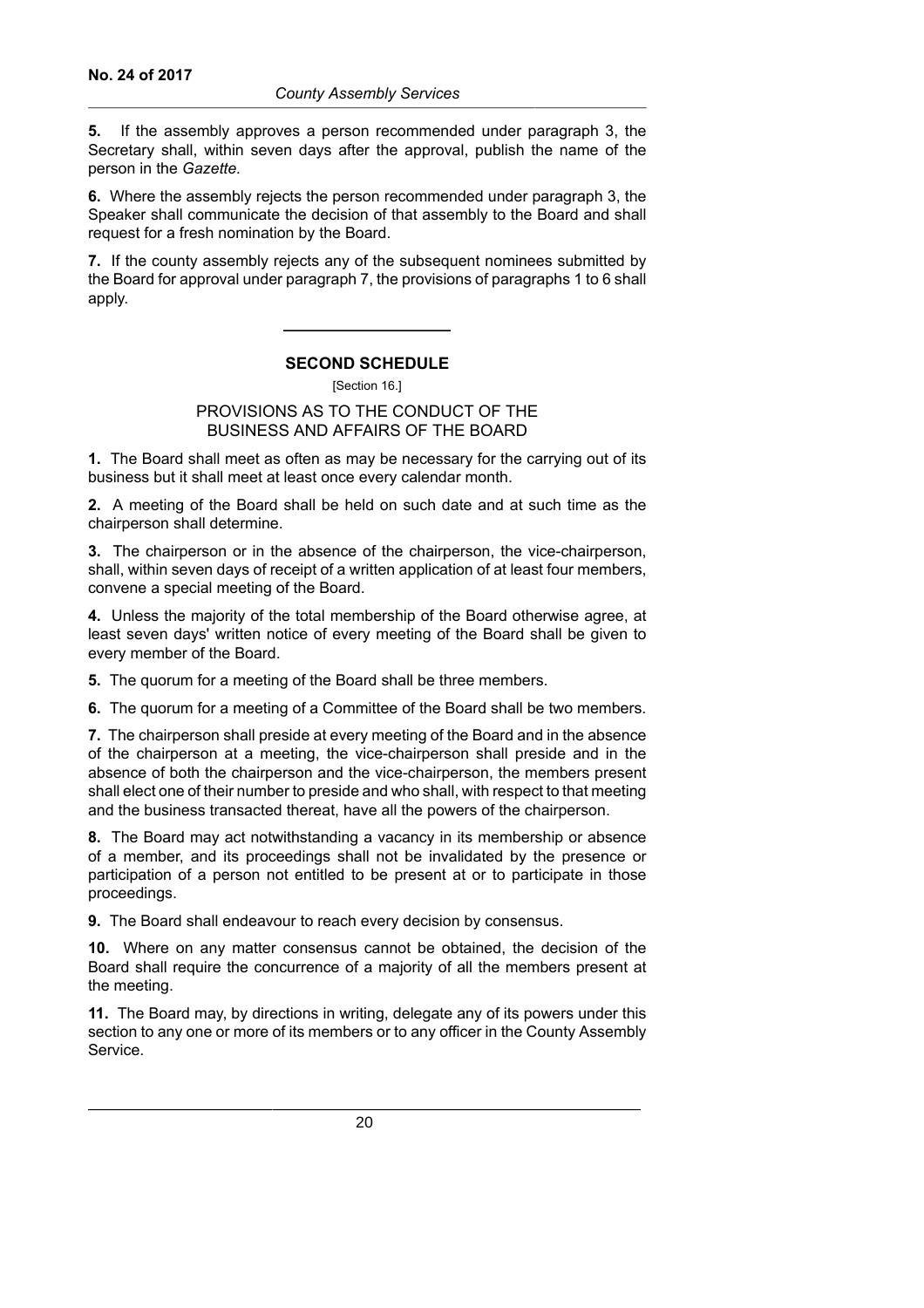**12.** The Board shall cause minutes of all proceedings of meetings of the Board to be entered in books for that purpose.

**13.** Except as provided by this Schedule, the Board may regulate its own procedure.

#### **THIRD SCHEDULE**

[Section 38.]

#### OATH/AFFIRMATION OF OFFICE

#### **Oath/Affirmation of Member of the Board**

I, having been appointed as Chairman/Vice-Chairman/Member of the County Assembly Service Board do swear/solemnly and sincerely declare and affirm that I will without fear or favour, affection or ill-will discharge the functions of the office of Chairman/Vice-Chairman/Member of the County Assembly Service Board, and that I will not, directly or indirectly, reveal any matter relating to such function to unauthorised persons or otherwise than in the course of my duty.

SO HELP ME GOD.

Sworn/Declared by the said

before me this day of

Chairman/Secretary

County Assembly Service Board

I, having been appointed as Chairman/Vice-Chairman/Member of the County Assembly Service Board do swear/solemnly and sincerely declare and affirm that I will without fear or favour, affection or ill-will discharge the functions of the office of Chairman/Vice-Chairman/Member of the County Assembly Service Board, and that I will not, directly or indirectly, reveal any matter relating to such function to unauthorised persons or otherwise than in the course of my duty.

SO HELP ME GOD.

Sworn/Declared by the said

before me this day of

Chairman/Secretary

County Assembly Service Board